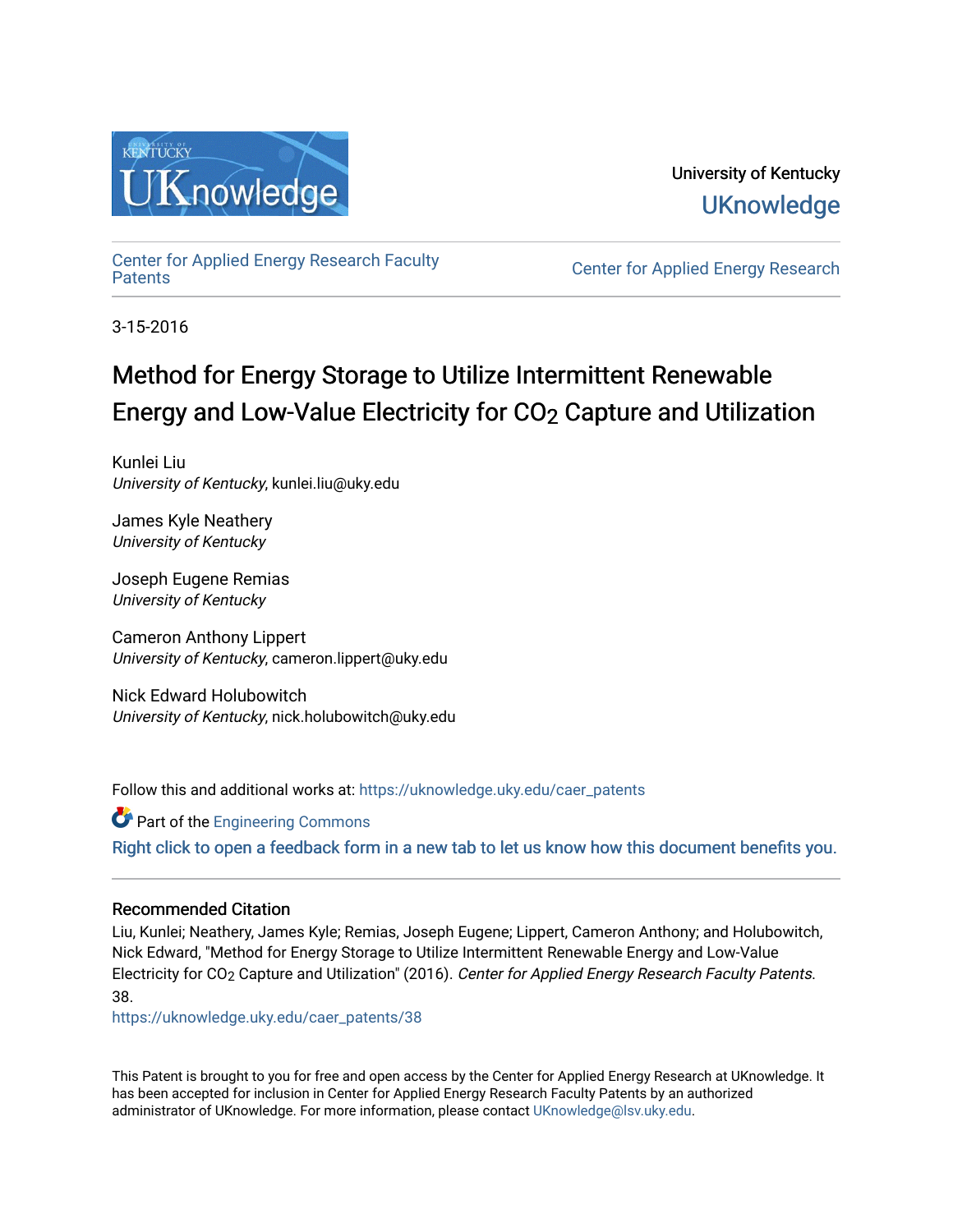

US009285112B2

## c12) **United States Patent**

## **Liu et al.**

#### (54) **METHOD FOR ENERGY STORAGE TO UTILIZE INTERMITTENT RENEWABLE ENERGY AND LOW-VALUE ELECTRICITY**  FOR CO<sub>2</sub> CAPTURE AND UTILIZATION

- (71) Applicant: **University of Kentucky Research Foundation,** Lexington, KY (US)
- (72) Inventors: **Kunlei Liu,** Lexington, KY (US); **James Kyle Neathery,** Lexington, KY (US); **Joseph Eugene Remias,** Lexington, KY (US); **Cameron Anthony Lippert,**  Lexington, KY (US); **Nick Edward Holubowitch,** Lexington, KY (US)
- (73) Assignee: **UNIVERSITY OF KENTUCKY RESEARCH FOUNDATION,**  Lexington, KY (US)
- ( \*) Notice: Subject to any disclaimer, the term of this patent is extended or adjusted under 35 U.S.C. 154(b) by 115 days.
- (21) Appl. No.: **14/166,201**
- (22) Filed: **Jan.28,2014**

#### (65) **Prior Publication Data**

US 2014/0208753 Al Jul. 31, 2014

#### **Related U.S. Application Data**

- (60) Provisional application No. 61/757,813, filed on Jan. 29,2013.
- (51) **Int. Cl.**

| <b>F01K 13/02</b> | (2006.01) |
|-------------------|-----------|
| F22B 1/18         | (2006.01) |
| <b>F01K 7/40</b>  | (2006.01) |

## (10) **Patent No.: US 9,285,112 B2**

## (45) **Date of Patent: Mar.15,2016**

- (52) **U.S. Cl.**  CPC .... *F22B 1118* (2013.01); *FOlK 7140* (2013.01)
- (58) **Field of Classification Search**  CPC .......... FOlK 17/00; FOlK 17/04; Y02C 10/06 USPC ............................................................ 60/652 See application file for complete search history.

#### (56) **References Cited**

### U.S. PATENT DOCUMENTS

| 3.912.999 A      | $10/1975$ England |                                                                             |
|------------------|-------------------|-----------------------------------------------------------------------------|
|                  |                   | 9/1981 Coetzer                                                              |
| 4,975,345 A      | $12/1990$ Coetzer |                                                                             |
| 5,492,777 A *    |                   | 2/1996 Isenberg et al.  429/419                                             |
| 6,093,504 A      |                   |                                                                             |
|                  |                   |                                                                             |
|                  | 12/2001 Bliesner  |                                                                             |
| 2012/0077095 A1  |                   | 3/2012 Roumi et al.                                                         |
| 2012/0247104 A1* |                   | 10/2012 Handagama et al.  60/670                                            |
| 2013/0118909 A1* |                   | 5/2013 Kaczur et al.  205/349                                               |
|                  |                   | 4.287.268 A<br>7/2000 Bliesner<br>6,120,933 A 9/2000 Phelps<br>6,329,098 B1 |

\* cited by examiner

*Primary Examiner-* Audrey K Bradley (74) *Attorney, Agent, or Firm-* King & Schickli, PLLC

#### (57) **ABSTRACT**

A power plant includes a boiler, a steam turbine, a generator driven by that steam turbine, a condenser, a post combustion processing system and an energy storage system including at least one electrochemical cell to store excess electrical energy generated by the generator during period valley demand and release thermal energy for power plant operations at other times.

### **8 Claims, 8 Drawing Sheets**

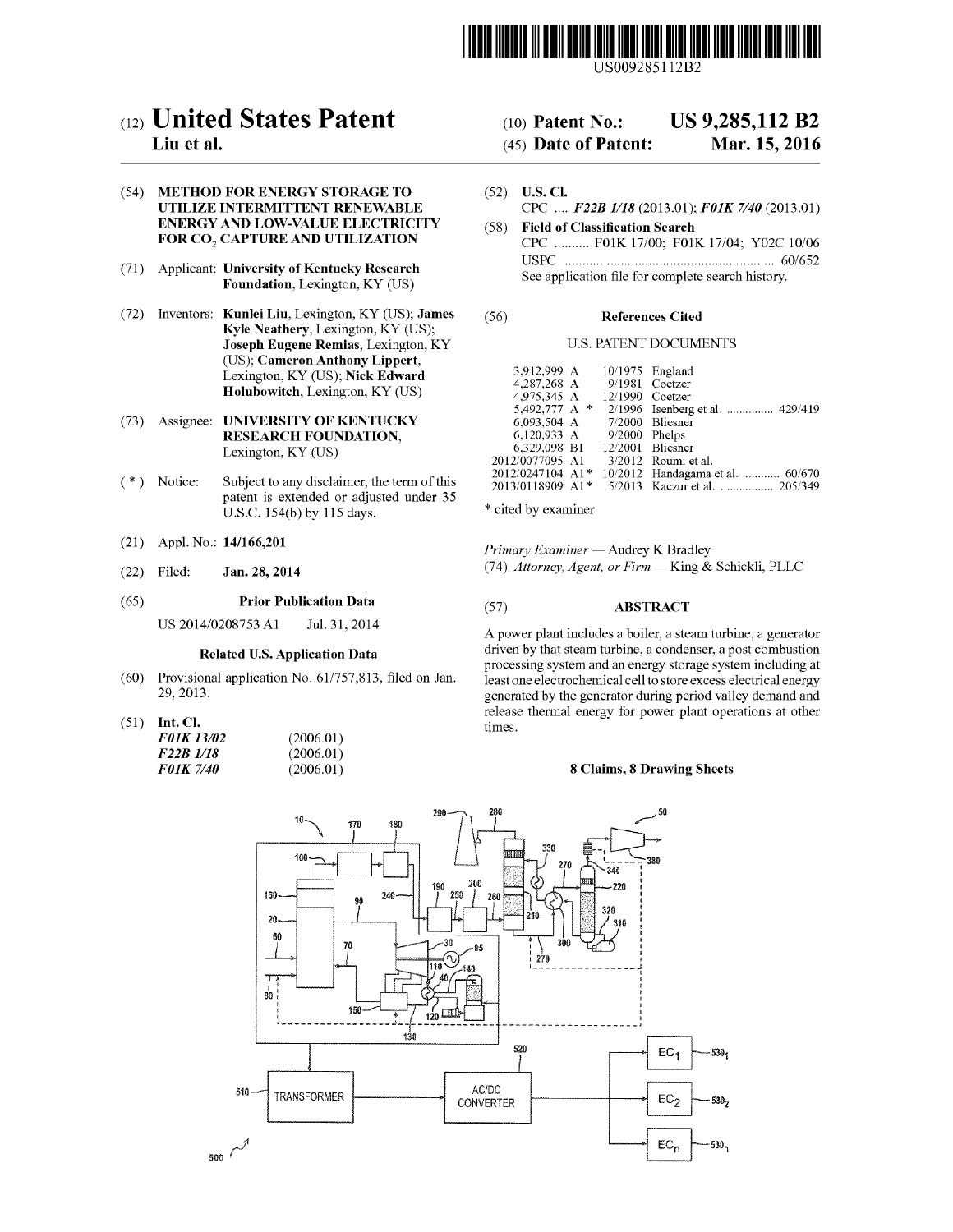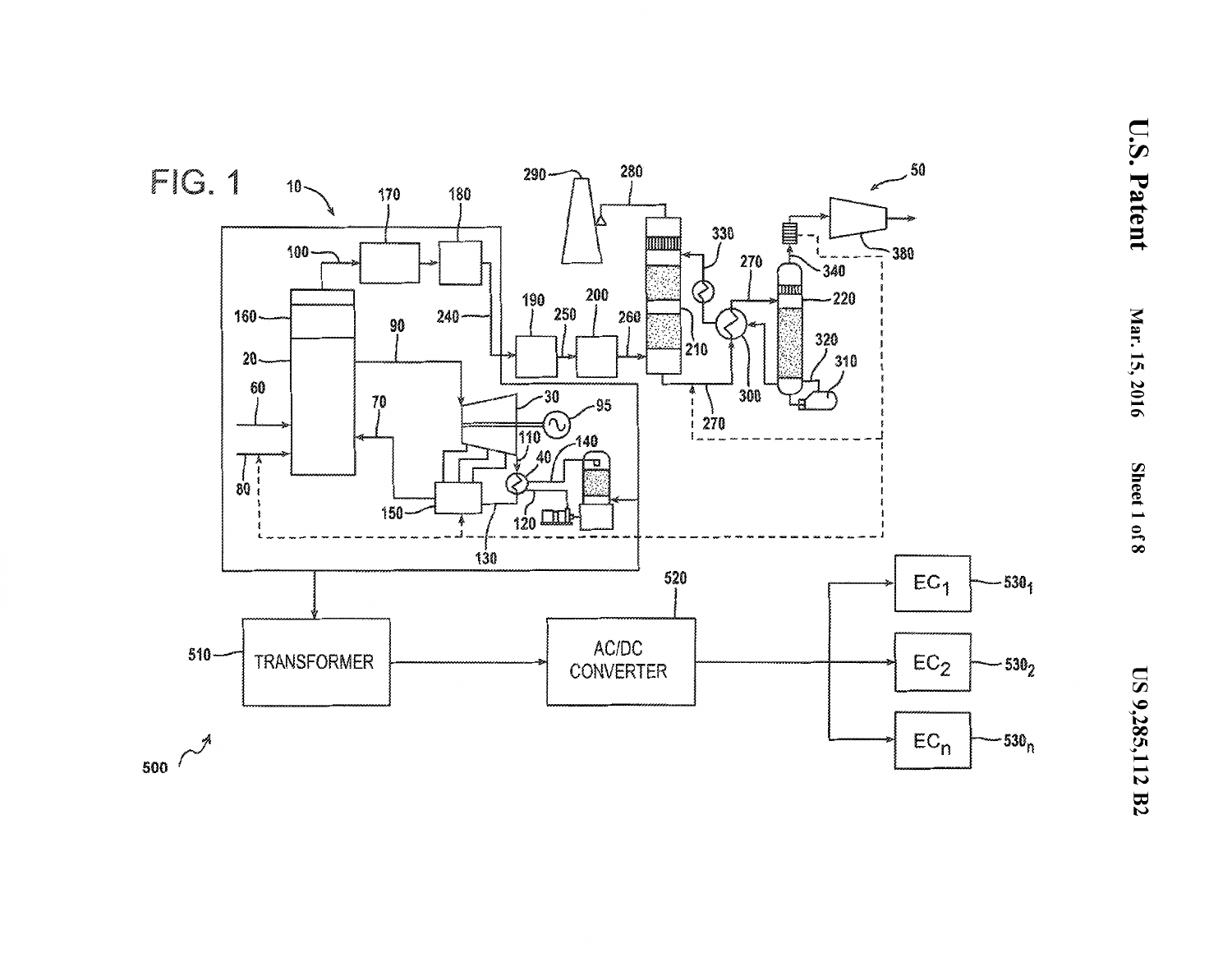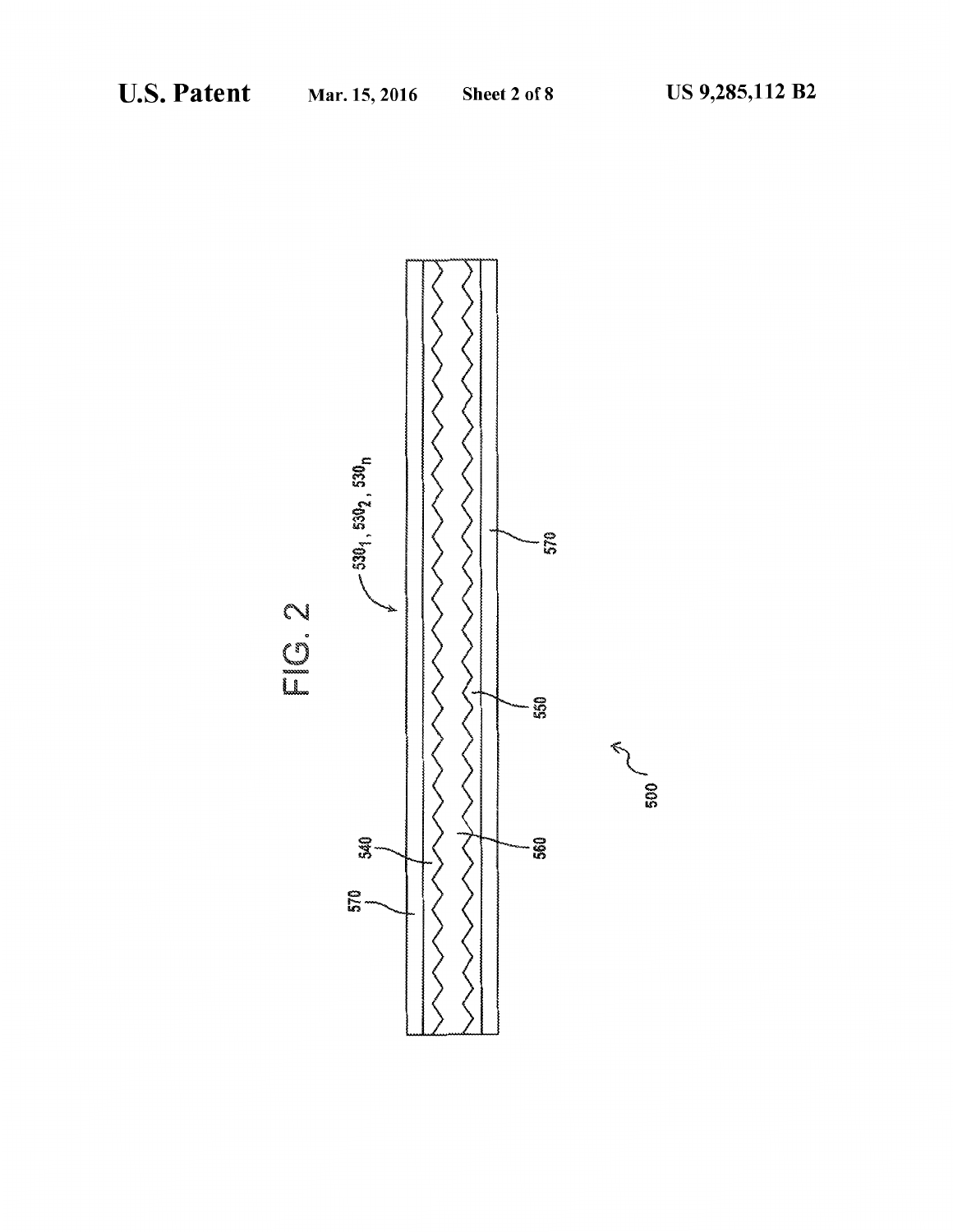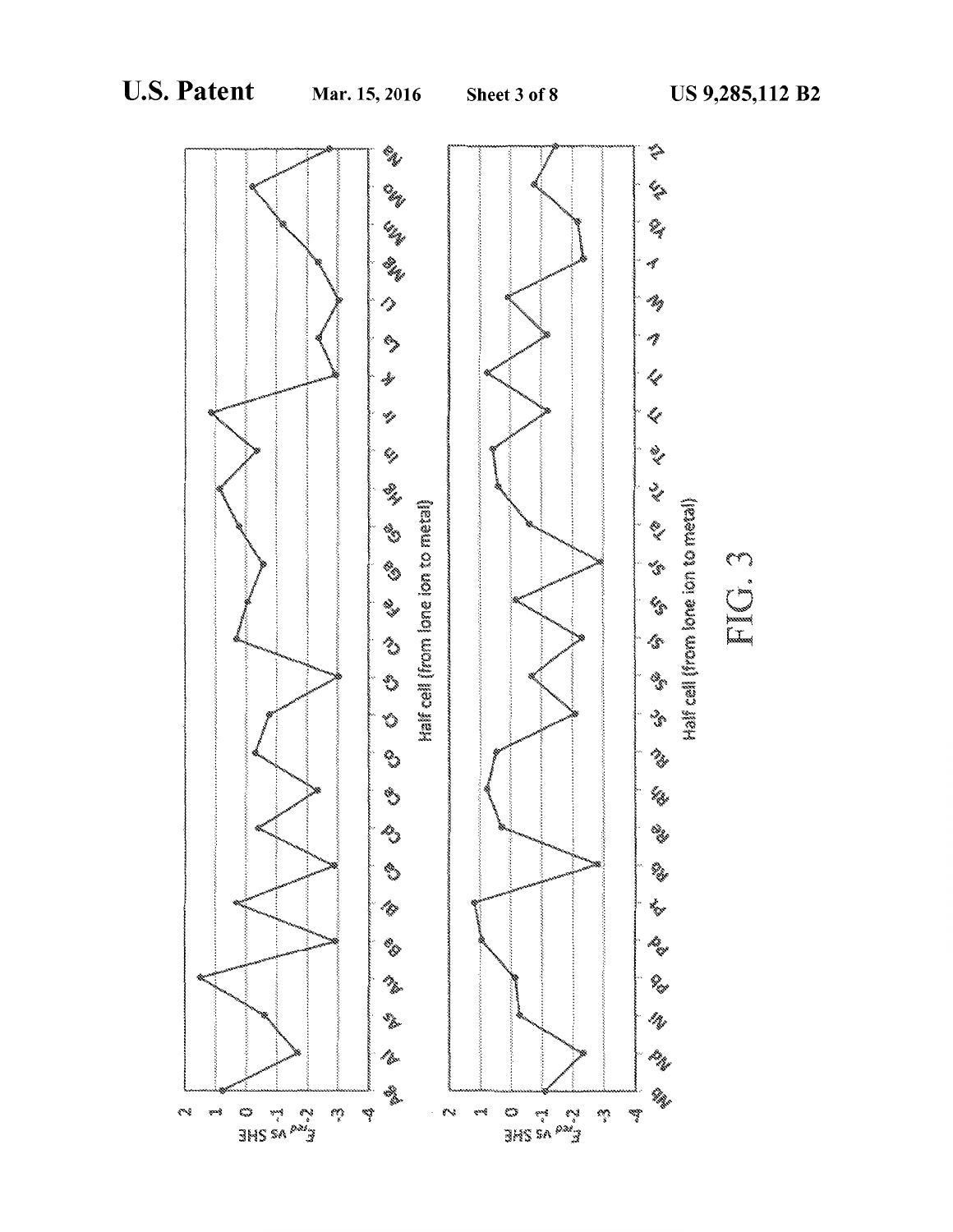

# FIG. 4a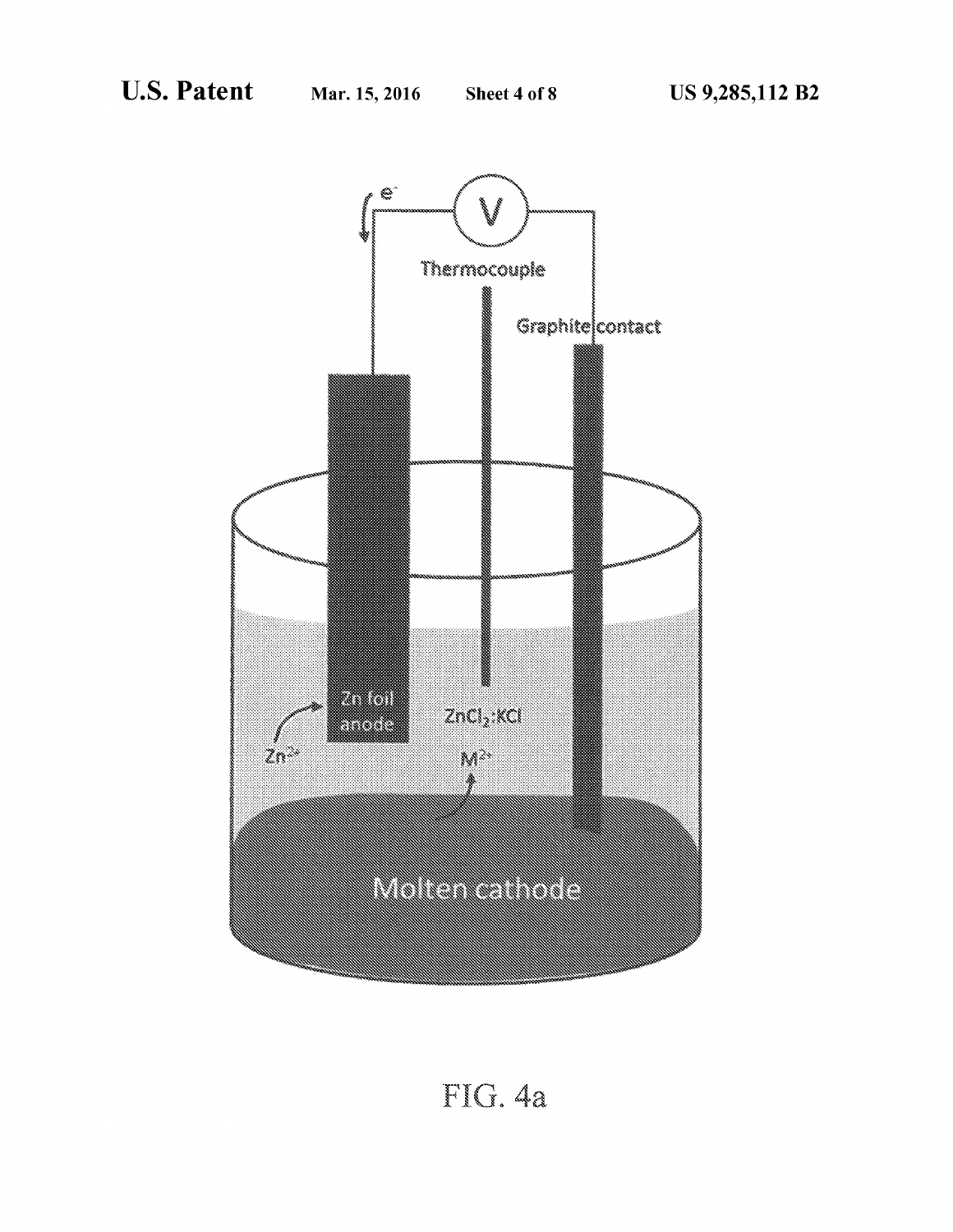

FIG. 4b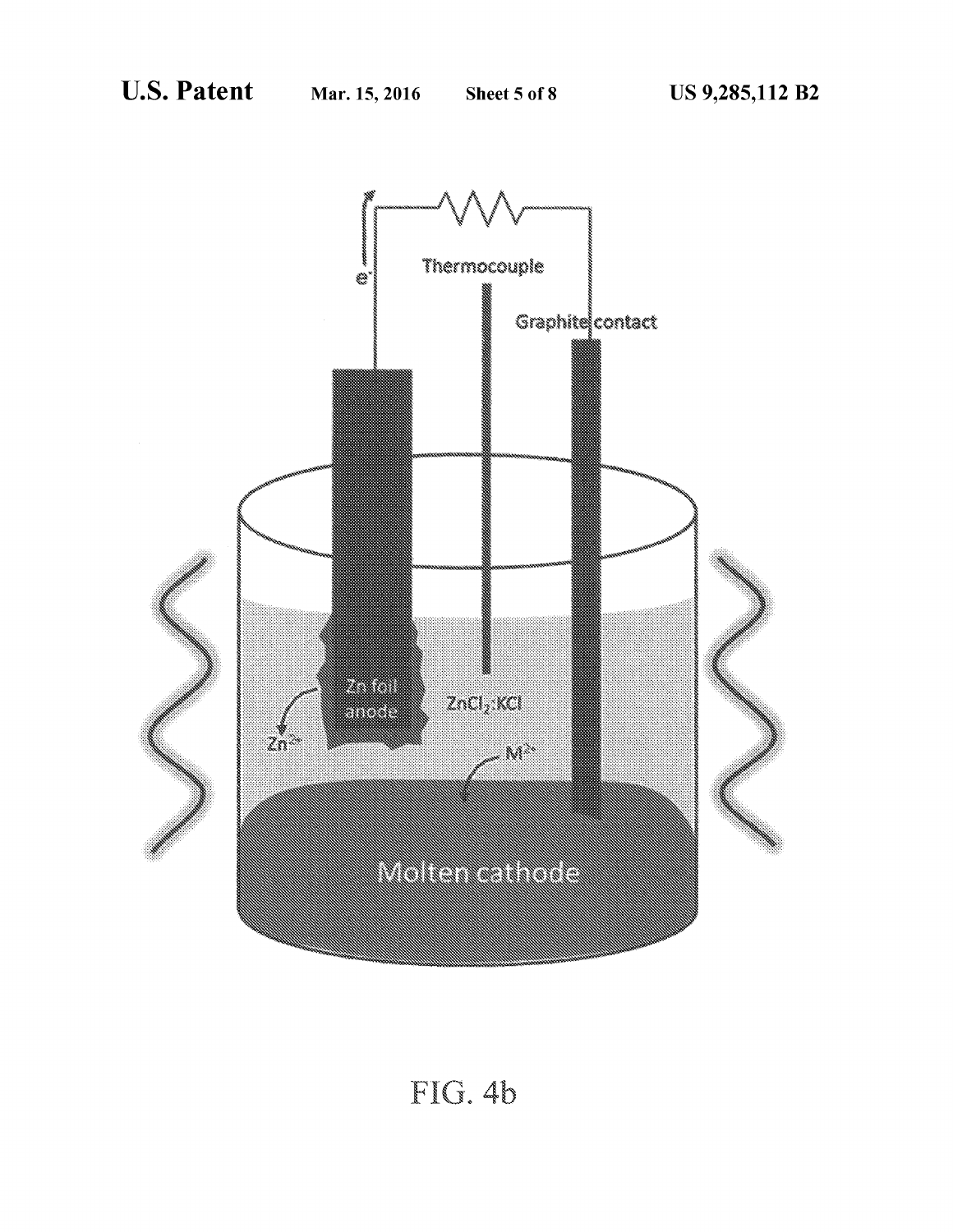

FIG. 5a



FIG. 5b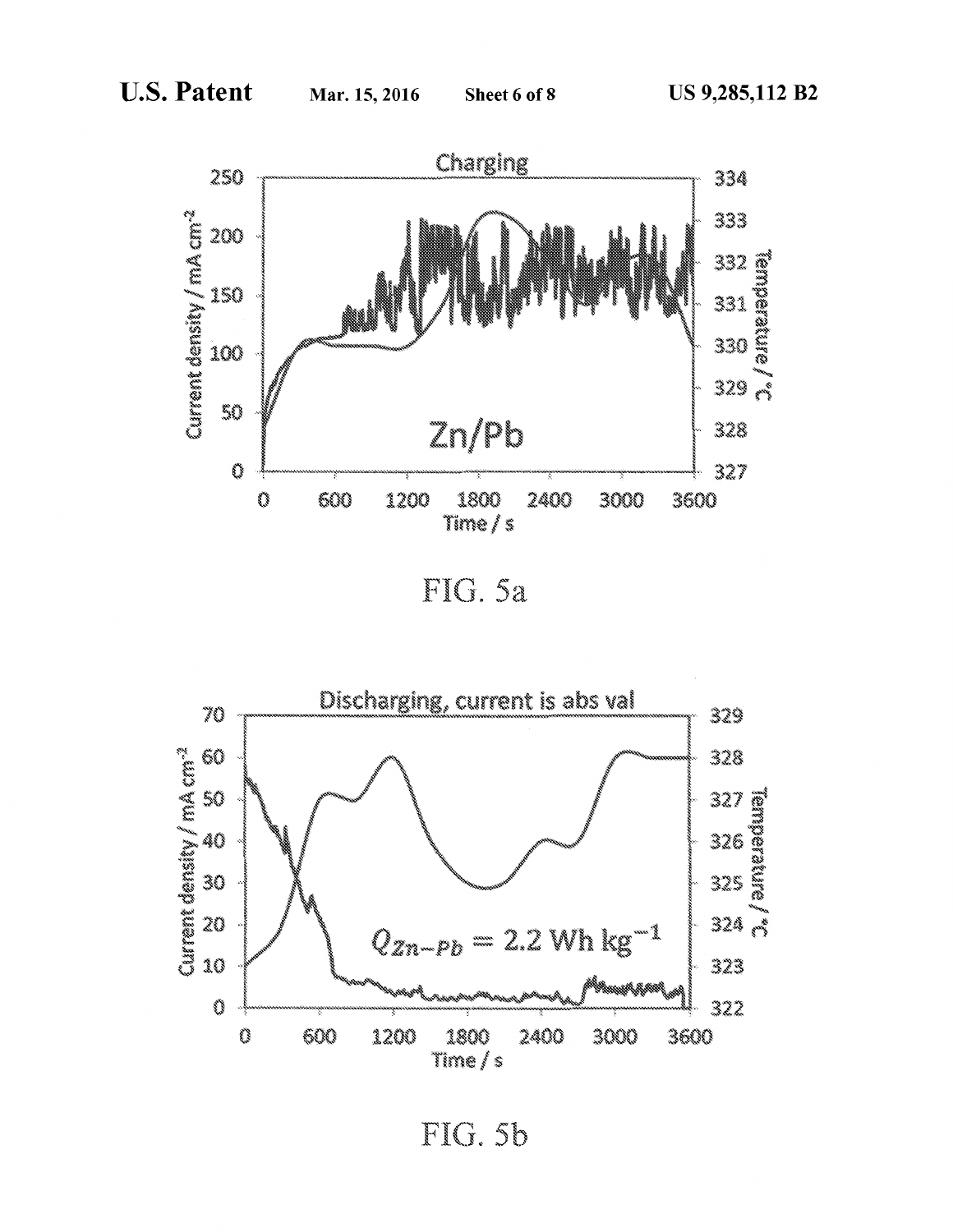

 $FIG. 6$ 

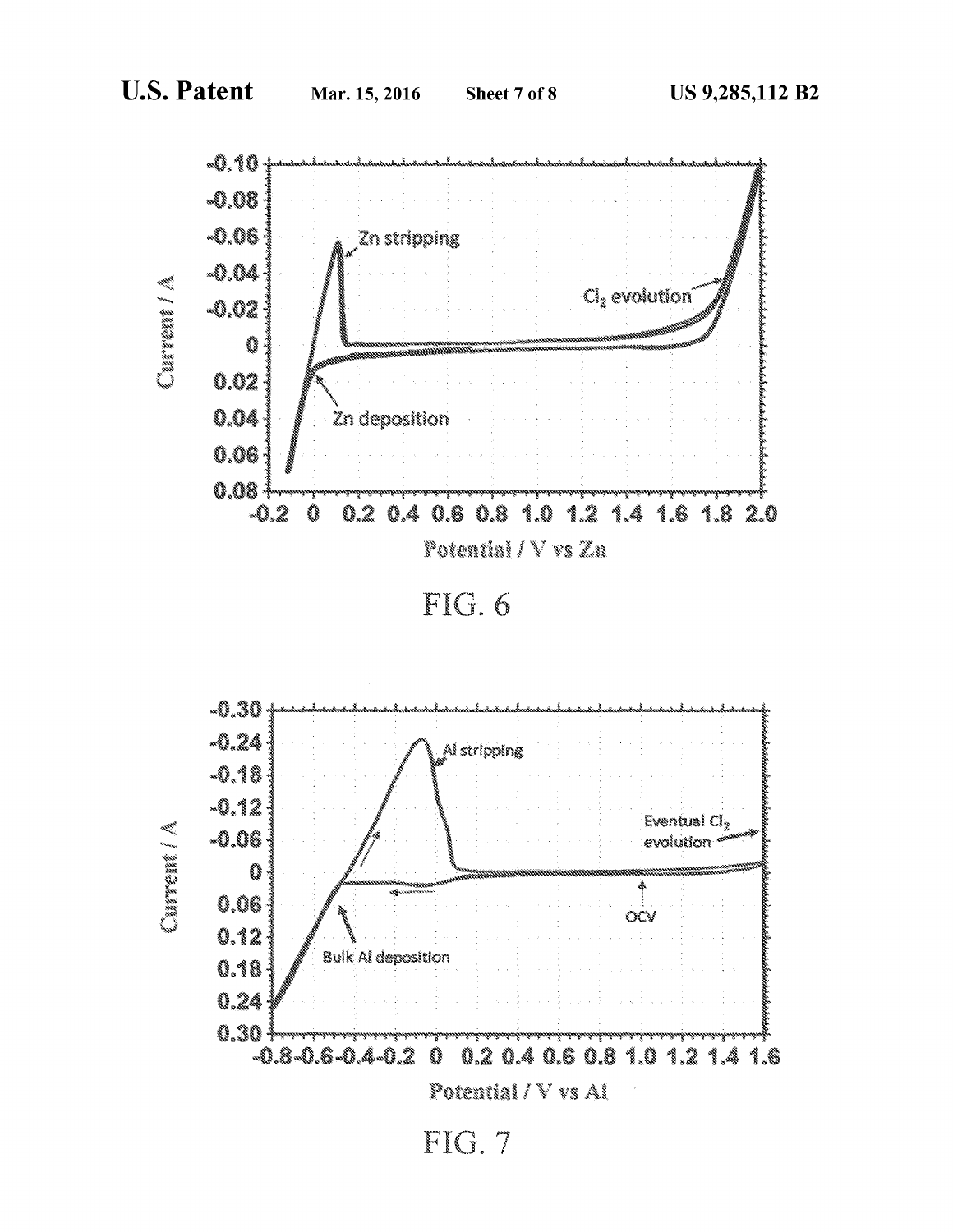

FIG. 8a



FIG. 8b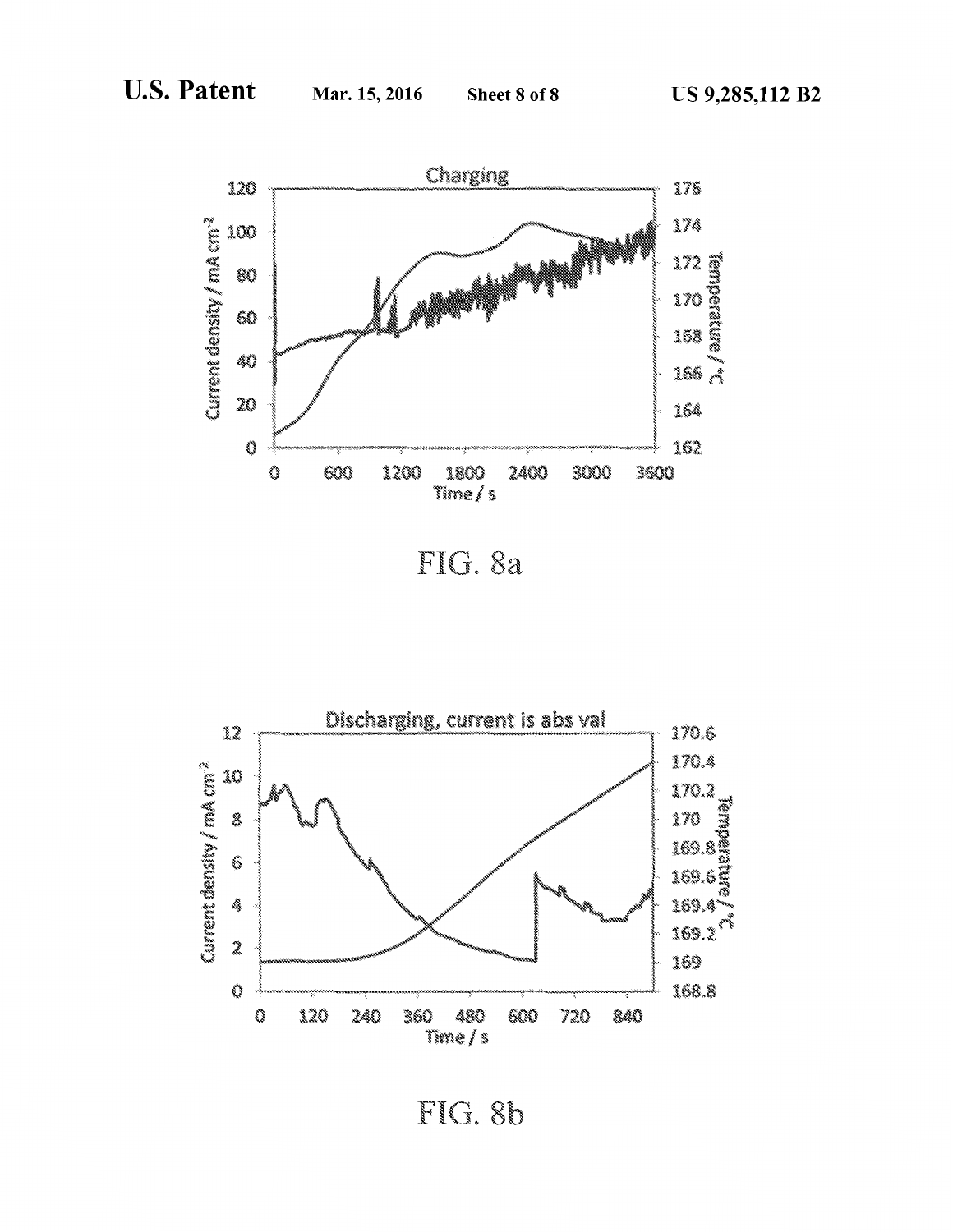### **METHOD FOR ENERGY STORAGE TO UTILIZE INTERMITTENT RENEWABLE ENERGY AND LOW-VALUE ELECTRICITY FOR C02 CAPTURE AND UTILIZATION**

This application claims the benefit of U.S. Provisional Patent Application Ser. No. 61/757,813 filed on Jan. 29,2013, the full disclosure of which is incorporated herein by reference.

#### TECHNICAL FIELD

This document relates generally to power plant energy production and more specifically to an apparatus and method for the capture of carbon dioxide produced during energy 15 production by coal-fired power plants.

#### BACKGROUND

At present, the energy sector is responsible for about three- 20 fourths of the anthropogenic carbon dioxide emissions. Over the past 15 years, economic activity in the U.S. has increased by about 50%; total U.S. electricity demand has increased 30% over the same period. In the coming years, the surge in the U.S. demand for electric power shows no signs of abating. Economic activity in the U.S. is projected to expand 49% by 2020. Accordingly, in the same period, the demand for electricity is projected to increase by another 30%. With this increase in electricity demand,  $CO<sub>2</sub>$  emissions from more and more power plants will become an even greater driving force 30 in rising atmospheric temperatures.

In general, there are three ways to reduce  $CO<sub>2</sub>$  emissions from coal-fired power plants: (a) increase overall plant efficiency, (b) co-fire biomass, or (c) capture the carbon released by either pre-, in-situ or post-combustion processes. Due to the nature of human activities, there are double peaks and valleys for electricity consumption daily. Typically, the peak demand will be beyond the base-load power generation capacity and is met by quick-start up, natural gas, simple cycle turbine capacity. The valley demand will be below the base-load and is achieved by unit partial power output. Unfortunately, there is significant efficiency decrease in both period peak and valley demand. Assuming an average base-load plant efficiency of 40% in U.S. fossil fuel-fired generation fleet, one point of plant efficiency change will result in 45 approximately  $2.5\%$  CO<sub>2</sub> emission increase or decrease at the same gross electricity output. Stated another way, one point of drop in plant efficiency would result in approximately 4 million more tons of  $CO<sub>2</sub>$  being emitted over the 40 year lifetime of 1 GWe of coal-fired power generation.

Capturing and storing carbon dioxide could slow down climate change and also allow fossil fuels to be a bridge to a clean, renewable energy future. Since the  $CO<sub>2</sub>$  emitted from electric utilities is the present concern, faster implementation of  $CO<sub>2</sub>$  capture by chemical means at stationary combustion 55 sources would be highly desirable. While absorption/stripping with aqueous based (such as amine-based solvents) scrubber systems has been successfully used for natural-gas purification, it poses several technical challenges, including the fact that flue gas from utility boilers is at near atmospheric 60 pressure and the concentration of  $CO<sub>2</sub>$  in the flue gas is relatively low at 12-14%. Another technical hurdle is the energy requirements for the CO<sub>2</sub> capture/desorption devices to regenerate absorber reagents. Generally speaking, the energy required for  $CO<sub>2</sub>$  capture and sequestration using monoetha- 65 nolamine (MEA) is estimated to reduce a PC plant's output by about 30 percent, which equates to a very substantial 60-80%

increase in the cost of electricity. The ability to store energy from a utility grid to allow storing electrical energy during off-peak times and releasing energy to plant for peak time carbon capture will be highly beneficial and will allow a substantial reduction in energy production costs.

#### **SUMMARY**

In accordance with the purposes and benefits described 10 herein, a power plant is provided. That power plant comprises: (a) a boiler that receives fuel, feed-water and an air stream to produce steam and a flue gas, (b) a steam turbine that receives the steam to drive a generator to produce electricity and discharges spent steam, (c) a condenser that receives the spent steam and converts the spent steam to condensed feed-water and (d) a post combustion processing system that processes that flue gas. The power plant further includes (e) an energy storage system including at least one electrochemical cell to store excess electrical energy generated by the generator during period valley demand and release thermal energy for power plant operations. In one possible embodiment the post combustion processing system includes a flue gas scrubber, a  $CO<sub>2</sub>$  absorbent reagent for removing  $CO<sub>2</sub>$  from the flue gas in the scrubber and a primary stripper for regenerating spent  $CO<sub>2</sub>$  absorbent reagent.

In accordance with additional aspects, in one possible embodiment the electrochemical cell includes an anode, a cathode, an electrolyte and a heat transfer media. Further, the plant includes a heat exchanger for transferring heat from the heat transfer media to the spent absorbent reagent to aid in regeneration of the spent absorbent reagent. Still further, in one possible embodiment the energy storage system further includes a transformer to step down voltage of the excess electricity and an AC/DC converter to convert the electricity to direct current before adding the electricity to the at least one electrochemical cell. Still further in one possible embodiment the electrochemical cell includes multiple electrochemical cells wired in parallel.

In accordance with yet another aspect, a method is provided for improving power plant operating efficiency. The method comprises the steps: (a) of combusting fuel in an air stream to convert feed-water into steam, (b) driving a steam turbine with that steam and producing electricity, (c) removing  $CO<sub>2</sub>$  from the flue gas by using a  $CO<sub>2</sub>$  absorbent reagent, (d) storing excess electricity produced during period valley demand in an electrochemical cell, (e) converting the stored electrical energy to thermal energy and (f) using the thermal energy to aid in regenerating the  $CO<sub>2</sub>$  absorbent reagent.

These and other embodiments of the power plant and method will be set forth in the description which follows, and in part will become apparent to those of ordinary skill in the art by reference to the following description and referenced drawings.

#### BRIEF DESCRIPTION OF THE DRAWINGS

The accompanying drawings incorporated herein and forming a part of the specification, illustrate several aspects of the current power plant and together with the description serve to explain certain principles thereof. In the drawings:

FIG. 1 is a schematical diagram of a coal-fired power plant. FIG. **2** is a detailed schematical illustration of an electrochemical cell.

FIG. **3** illustrates standard reduction potentials (V) at 25° C. and 1 atm for candidate redox couples in HGCs.

FIGS. *4a* and *4b* illustrate respective charge and discharge steps with heat generation.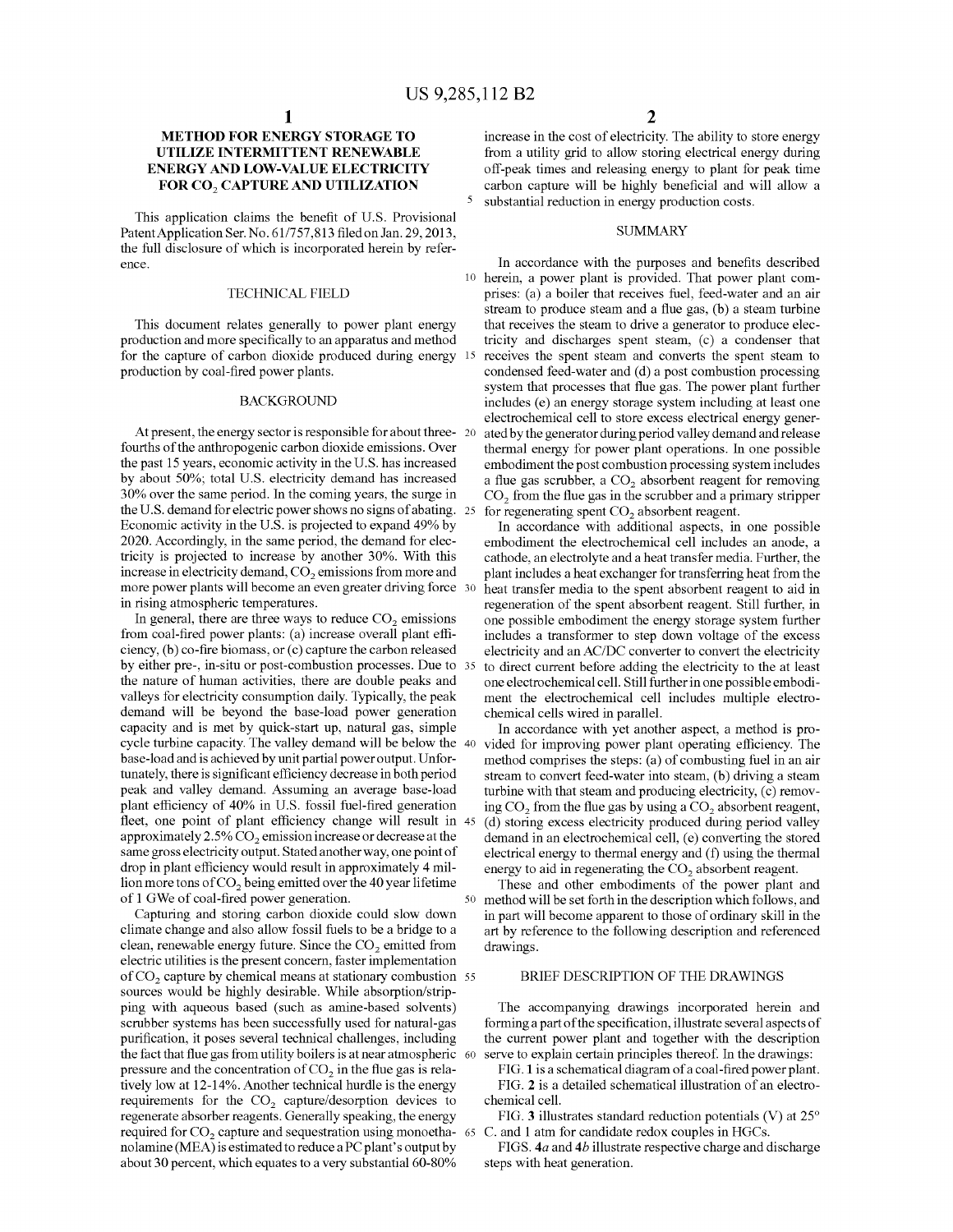FIG. *Sa* illustrates charge data for the Zn/Pb HGC at a constant applied potential  $(-0.8V)$  for one hour with corresponding temperature data on the secondary axis. FIG. *Sb*  illustrates discharge data for the same system at a constant 0.0 V. In both cases, Zn foil is the working electrode of the two 5 electrode set up with Pb as the counter and reference electrode.

FIG. 6 illustrates the CV of Zn HGC in ZnCl<sub>2</sub>: KCl with Zn foil reference and counter electrodes and graphite working electrode at a scan rate of 50  $mVs^{-1}$ . The potential was ini- 10 tially scanned in the cathodic direction from the OCV of 0.7V.

FIG. 7 illustrates the CV of Al HGC in AlCl<sub>3</sub>:NaCl:KCl with AI foil reference and counter electrodes at a scan rate of  $50 \text{ mVs}^{-1}$ . The potential was initially scanned in the cathodic than about 10 ppm of  $\text{SO}_2$ , to minimize the formation of direction from the OCV of 1V. 15 heat-stable salts.

FIGS. *Sa* and *Sb* are respective charge and discharge data for Al HGC with charge performed at  $-0.8V$  and discharge at l.OV.

Reference will now be made in detail to the present preferred embodiments of the power plant, examples of which 20 are illustrated in the accompanying drawings.

#### DETAILED DESCRIPTION

FIG. 1 is a schematic illustration showing an exemplary power plant 10 with improved systems for regenerating absorbent reagent used to remove  $(CO<sub>2</sub>)$  from flue gases. The power plant 10 generally includes a boiler 20, a steam turbine 30, a condenser 40, and a post-combustion processing system 50. The boiler 20 is configured to receive fuel 60, (such as 30 coal, biomass and the like), feed-water 70 and an air stream 80, to combust the fuel 60 thereby vaporizing the feed-water 70 into steam 90, and to discharge a flue gas 100 that includes  $CO<sub>2</sub>$ . The steam turbine 30 is configured to receive the steam 90. The steam 90 drives a load, such as an electric generator 95, and the steam turbine 30 discharges spent steam 110. The condenser 40 is configured to receive the spent steam 110 and a coolant 120, whereupon the spent steam 110 is condensed to form a condensed feed-water 130, and the coolant 120 is warmed to form a warmed coolant 140. The condensed feed- 40 water 130 is heated up via feed water heaters and economizers 150, and subsequently fed back to the boiler 20, thereby completing the steam cycle.

100 leaves the boiler 20 where it may be treated in a selective 45 catalytic reduction (SCR) reactor 160 to remove *NOx.* After the SCR reactor 160, the flue gas may be further treated in a particulate matter (PM) control device 170 to remove fly ash. In some embodiments, the PM control device 170 may be an electrostatic precipitator. The flue gas then may travel through 50 one or more flue-gas desulfurization (FGD) devices or  $SO_2$ scrubbers  $180$  to remove  $SO<sub>2</sub>$ , and may enter the post-combustion processing system 50.

The post-combustion processing system 50 may be configured to further process the flue gas, and may include one or 55 more of a direct contact cooler (DCC) 190 for cooling the flue gas with water, a pre-treatment unit or sulfur polishing unit (SPU) tower 200 for polishing flue gas and sulfur containments, a  $CO<sub>2</sub>$  scrubber 210 and, a primary stripper 220.

After the FGD device 180, the flue gas may enter a forced 60 draft fan, which may boost the pressure of the flue gas to overcome a pressure drop occurring inside the downstream post combustion processing system 50. At this point, the flue gas may be saturated with water at a temperature between about 50-60° C., such as about 55° C. For example, the water 65 content of the flue gas may be between about 15-25% by volume (e.g., about  $18\%$  by volume), and the  $CO<sub>2</sub>$  concentra4

tion may be between about 10-20% of the total flue-gas stream (e.g., about 14% of the total flue-gas stream). The pressurized flue gas 240 may proceed through the DCC 190, which is a water spray system with liquid collection at the bottom for recirculation. The DCC 190 may cool and dehumidifY the pressurized flue gas 240 to between about 30-40° C. for downstream water management. At this point, the  $SO<sub>2</sub>$ concentration in the flue gas may be between about 50-70 ppm, (e.g., about 60 ppm). The cooled flue gas 250 then may enter the SPU 200, which is a counter-flow pre-treatment tower. The SPU 200 may use a diluted caustic solution to remove  $SO<sub>2</sub>$  and other gaseous containments from the cooled flue gas 250, and may polish the cooled flue gas 250 to less

The  $SO_2$ -polished flue gas 260 may enter the  $CO_2$  scrubber 210, which may receive the flue gas 260 and may contact the flue gas 260 with a reagent such as monoethanolamine (MEA), 1-amino-2-propanol (1A2P), 3-amino-1-propanol, 2-amino-1-propanol, 2-amino-1-butanol, 3-amino-2-butanol, 2-(methylamino)ethanonol (MAE), 2-(ethylamino) ethanol, morpholine, piperazine (PZ), 1-methylpiperazine (NMP), 2-methylpiperazine, hydroxypiperadine, 2-piperidineethanol, N-aminoethylpierazine (AEP), aminopropy-25 lmorpholine, 4-aminopiperidine, 2-amino-2-methyl-1-propanol (AMP), diethanolamine (DEA), glycine, alanine,  $\beta$ -alannine, sarcosine, ethylene diamine (EDA), 1,3-propanediamine, 1,4-butanediamine, 1,5-pentanediamine, 1,6hexanediamine, methyldiethanolamine (MDEA), triethanolamine (TEA), dimethylethanolamine (DMEA), N,N,N'N'tetramethyl-1,8-naphthalenediamine,

diethylmonoethanolamine, dipropylmonoethanolamine, 1,4 dimethylpiperazine, N N,N',N'-tetramethyl-1,6-hexanediamine, N,N,N',N'-tetrakis(2-hydroxyethyl)ethylenediamine, 35 N,N,N'N'N"-pentamethyldiethylenetriamine, N,N,N',N'-tetramethylethylenediamine, N,N,N',N'-tetramethylpropane-1, 3-diamine, N,N,N',N'-tetramethylbutane-1,4-diamine, N,N, N'N'-tetramethy 1-1,5-pentanediamine, alkali carbonate, and combinations thereof that absorbs  $CO<sub>2</sub>$  to form a spent absorbent reagent or solution  $270$  and a CO<sub>2</sub>-depleted flue gas  $280$ . The  $CO_2$ -depleted flue gas 280 may be treated in a solvent recovery column or stack 290. At this point, the  $CO<sub>2</sub>$ -depleted flue gas 280 may be saturated with water at a temperature of After the fuel/coal 60 is combusted in the boiler 20, flue gas between about 35-45° C. (e.g., about 40° C.). Meanwhile, the reagent in the  $CO_2$  scrubber 210 may absorb  $CO_2$  by converting gaseous  $CO<sub>2</sub>$  into aqueous carbon species, such as by the following reactions [1] and [2]:

$$
SC1 + CO_2 \longrightarrow CC1 - COO^- + H^+
$$
 [1]

$$
SC2 + H2O + CO2 - SC2 - HCO3- + H+
$$
 [2]

where SCI may represent constituents of primary and secondary amines in the solvent or reagent, and SC2 may represent constituents of tertiary amines in the solvent. The spent absorbent reagent 270, rich in carbon, may travel from the bottom of the  $CO<sub>2</sub>$  scrubber 210 and may be pressurized. Then, the spent absorbent reagent 270 may be sent to a richlean solution heat exchanger 300 for sensible heat recovery, before going to the stripper 220 for regeneration.

The stripper 220 may receive the spent absorbent reagent 270 at the top of the unit and may spray the spent absorbent reagent 270 downwardly. A reboiler 310 may be connected to the primary stripper 220. The reboiler 310 may be configured to receive the spent absorbent reagent 270 and vaporize the spent absorbent reagent 270 and water into a reagent steam 320. The reagent steam 320 may be supplied to the bottom of the primary stripper 220. In the packed colunm of the primary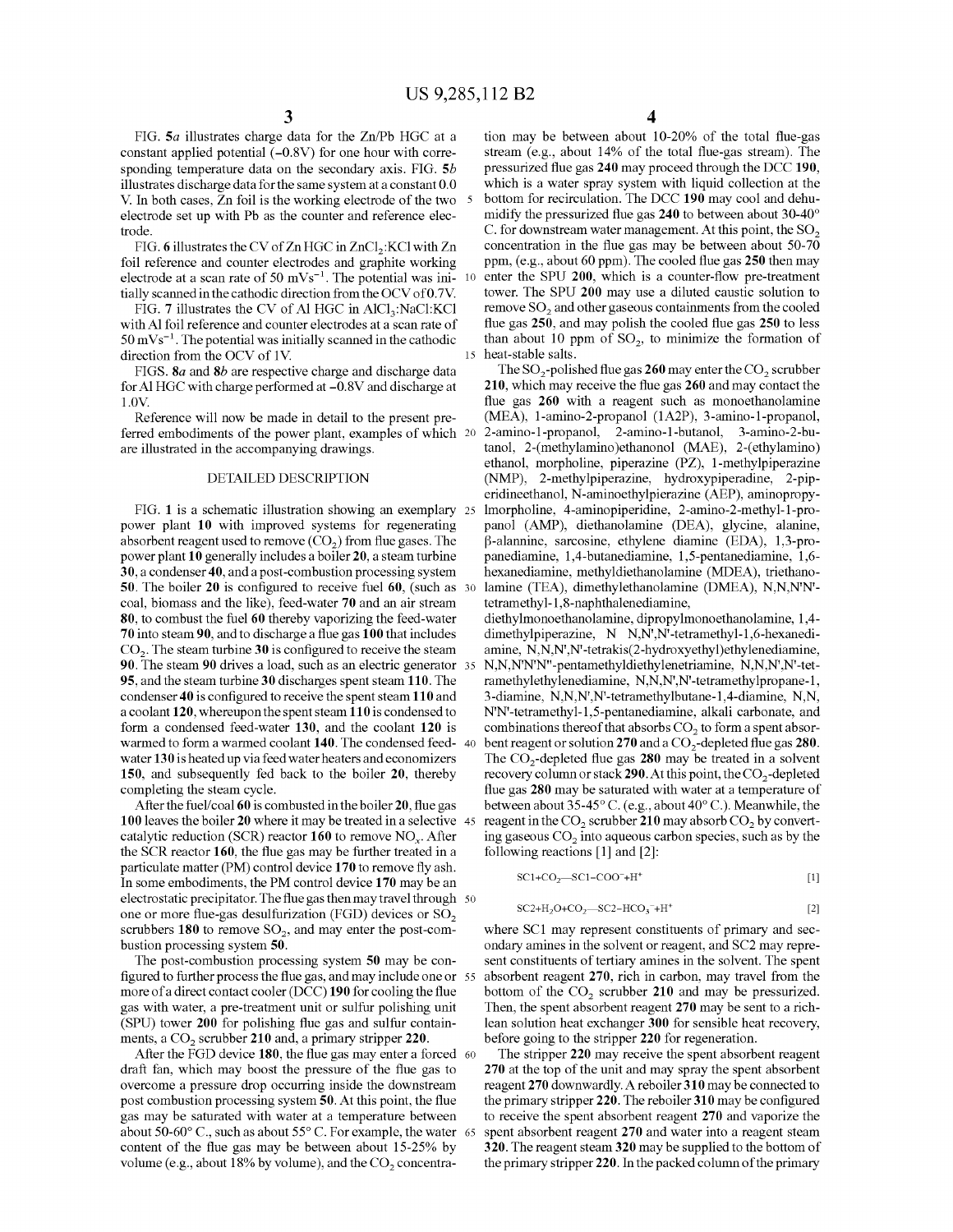stripper 220, the spent absorbent reagent 270 may travel downwardly and may contact a countercurrent of the reagent steam 320. Upon contacting the reagent steam 320, the spent absorbent reagent 270 may be stripped of at least a portion of the  $CO<sub>2</sub>$ , thereby forming a regenerated reagent or solution  $\overline{5}$ 330 that is lean in carbon, such as by the following reactions [3] and [4]:

 $SC2-HCO<sub>3</sub><sup>-</sup>+H<sup>+</sup>$  -  $SC2+H<sub>2</sub>O+CO<sub>2</sub>$ [3]

$$
SC1-COO^{-}+H^{+}--SC1+CO_{2}
$$
 [4]

340 consisting of  $CO_2$  and water vapor may exit. This first and lead metal. The cell would need to be designed in such a exhaust vapor 340 is directed through the heat recovery unit way that the molten lead would return 350 where it is cooled to condense at least the water vapor 15 this process such as by placing the cathode at the bottom of therein to form an exhaust solution 370. The exhaust solution the reactor cell. 370, enriched in  $CO<sub>2</sub>$ , may be pressurized, intercooled and compressed at a compressor 380 to a pressure of between about 10-20 MPa for downstream utilization or sequestration.

The regenerated absorbent reagent 330 may then exit the 20 stripper 220 at an outlet at the bottom of the unit and may then be sent to the rich-lean solution heat exchanger 300 before being returned to the scrubber 210 to again remove  $CO<sub>2</sub>$  from the flue gas that is eventually exhausted from the stack 290.

The reboiler 310 may be powered or heated using an energy 25 storage system, generally designated by reference numeral 500, that stores electricity generated by the power plant 10 during period valley demand. More specifically, the energy storage system 500 captures electrons and electricity via electrolysis of a molten salt solution. 30 cycle. In order to maintain the cell in a liquid state it would be

The energy storage system 500 includes a transformer 510, an AC/DC converter 520 and a plurality of electrochemical cells  $530_1$ ,  $530_2$ ,  $530_n$  wired in series. More specifically, excess electricity generated by the power plant 10 or by intermittent energy source such as wind and solar is first 35 directed to the transformer 510 where it is stepped down in voltage. Next the excess electricity is directed to the converter 520 where the electricity is converted to direct current (DC). This voltage is then added at the minimum needed potential to the series of electrochemical cells  $530<sub>1</sub>$ ,  $530<sub>2</sub>$ ,  $530<sub>n</sub>$  wired in 40 parallel.

As illustrated in FIG. 2, each electrochemical cell  $530<sub>1</sub>$ ,  $530<sub>2</sub>$ ,  $530<sub>n</sub>$  includes an anode 540, a cathode 550 and an electrolyte 560 (eg. Li, Cs, K, Ba, Sr, Au, Pt, Ir, Pd, Hg, La, Mg, Mn, Zn, Cu, Ni, Pb Co, Ag, AI, As, Bi, Ca, Cd, Ce, Cr, Fe, 45 Ga, Ge, In, Mo, Na, Nb, Nd, Rb, Re, Ru, Rh, Sc, Se, Si, Sn, Ta, Te, Ti, V, W, Y, Yb, Zr ZnCl<sub>2</sub>, ZnCl<sub>2</sub>:KCl, AlCl<sub>3</sub>:NaCl:KCl,  $CuCl: KC1, KC1: SnCl<sub>2</sub>, ZnCl<sub>2</sub>: NaCl: KC1, LiCl: KC1, MgCl<sub>2</sub>:$ NaCl:KCl, NaCl:KCl,  $Li_2CO_3$ :Na<sub>2</sub>CO<sub>3</sub>:K<sub>2</sub>CO<sub>3</sub>, Molten urea, Ethylene carbonate, Propylene carbonate, Tetraethylene 50 glycol dimethyl ether (TEGDME), Diethylene glycol, tetrabutyl ammonium bromide, 1-ethyl-3-methyl imidazolium tetrafluoroborate, 1-ethyl-3-methyl imidazolium tetrafluoroborate, 1-butylpyridinium chloride, 1-ethyl-3-methyl imidazolium fluoride, tetrakis(acetonitrile) copper(I) bis(trifluo- 55 romethylsulfonyl)imide(bistriflimide), or any combination thereof). No salt bridge or membrane is necessary. This greatly simplifies the structure of each cell  $530<sub>1</sub>$ ,  $530<sub>2</sub>$ ,  $530<sub>n</sub>$ and reduces costs. A heat transfer media  $570$  (e.g.  $H_2O$  as steam, biphenyl/diphenyl ether eutectic, tetraethylene glycol 60 oxidation/reduction reactions for the electrolysis that would dimethyl ether, diethylene glycol, propylene carbonate, ethylene carbonate, 1-ethyl-3-methyl imidazolium tetrafluoroborate, 1-ethyl-3-methyl imidazolium tetrafluoroborate, polymerized siloxanes,  $CO<sub>2</sub>$ ) passing through the cell  $530<sub>1</sub>$ ,  $530<sub>2</sub>$ ,  $530<sub>n</sub>$  may be used to collect thermal energy from the cell 65 occurred and minimize the cell size the ideal invention may for use downstream such as in regenerating absorbent reagent 270.

6

Without limiting the invention in one possible embodiment, each electrochemical cell may consist of a lead cathode with a carbon (non-reactive) anode. The electrolyte is a  $\text{Zn}^{2}$ solution with a counter anion selected to resist oxidation. During a period of excess electricity production the electrochemical cell would have voltage applied in amount sufficient to oxidize the lead ( $E^{\circ} = -0.13$ ) and reduce the zinc ( $E^{\circ} = -1$ 0.76). Zinc metal would form at the anode. The cell would be maintained in such a way as to keep the solution molten. This 10 could be done by, for example, periodic cycling of the cells to maintain a certain baseline temperature. Once the potential At the top of the primary stripper 220, a first exhaust vapor was removed the reaction would spontaneously form  $\text{Zn}^{+2}$ way that the molten lead would return to the cathode during

> While not limiting the scope of the invention, it is believed that the ideal embodiment would be a non-aqueous system. This would prevent the unwanted formation of  $H_2$  or  $O_2$  gas due to the electrolysis of water. It is believed that the formation of gaseous product in general would not be preferred as it would be necessary to store the high volume gas produced and also reintroduce it to the cell during the energy producing cycle.

> One potential example of a non-aqueous system would be a molten salt solution. A molten state is a preferred concept of the invention in order to reduce diffusional limitations of species to the electrode and for the spontaneous electron transfer reactions to occur during the energy regeneration potentially necessary to apply high temperatures to maintain a molten solution. For example, the temperature for the electrolysis used in aluminum production is between 950-980° C. One way to deal with this would be through the careful selection of metal salt anions. For example, the melting point of zinc chloride (283° C.) is much lower than that of zinc bromide (394°C.). Furthermore, certain additives are known to dramatically reduce melting temperature through formation of deep eutectic salts. Returning to zinc chloride as an example, the freezing point for deep eutectics made from this and an organic salt can be below room temperature. Thus, in one embodiment of the present invention it is proposed that additive be chosen that would help to reduce the molten salt solution temperature. This would increase the efficiency of the system due to heat loss in maintaining the molten salt temperature. Without limiting the invention, the minimum temperature of the system for CO<sub>2</sub> solvent regeneration would be at least 140° C.

> In selecting the anion salt or additives it will be important to consider the oxidation/reduction potential for the anions. For example at state standard the oxidation potentials for the halide anions increase in the order  $r$  (-0.54),  $Br^{-}$  (1.1),  $Cl^{-}$  $(-1.4)$ , F<sup>-</sup>  $(-2.9)$ . It is important within the scope of the invention to select an anion sufficiently resistant to oxidation such that it does not participate in the reaction particularly when considering that an overpotential is typically needed to drive the desired reaction. Alternately, an anion could be selected that does not produce a gas when oxidized.

> While considering the above, it would be ideal to select require a high voltage. This would maximize the amount of energy that could be stored in the reaction. Thus, the capital cost for the cell would be minimized.

> In order to increase the speed at which the reaction consist of reactions which remain ionic. For example two transition metals may be selected where the oxidation state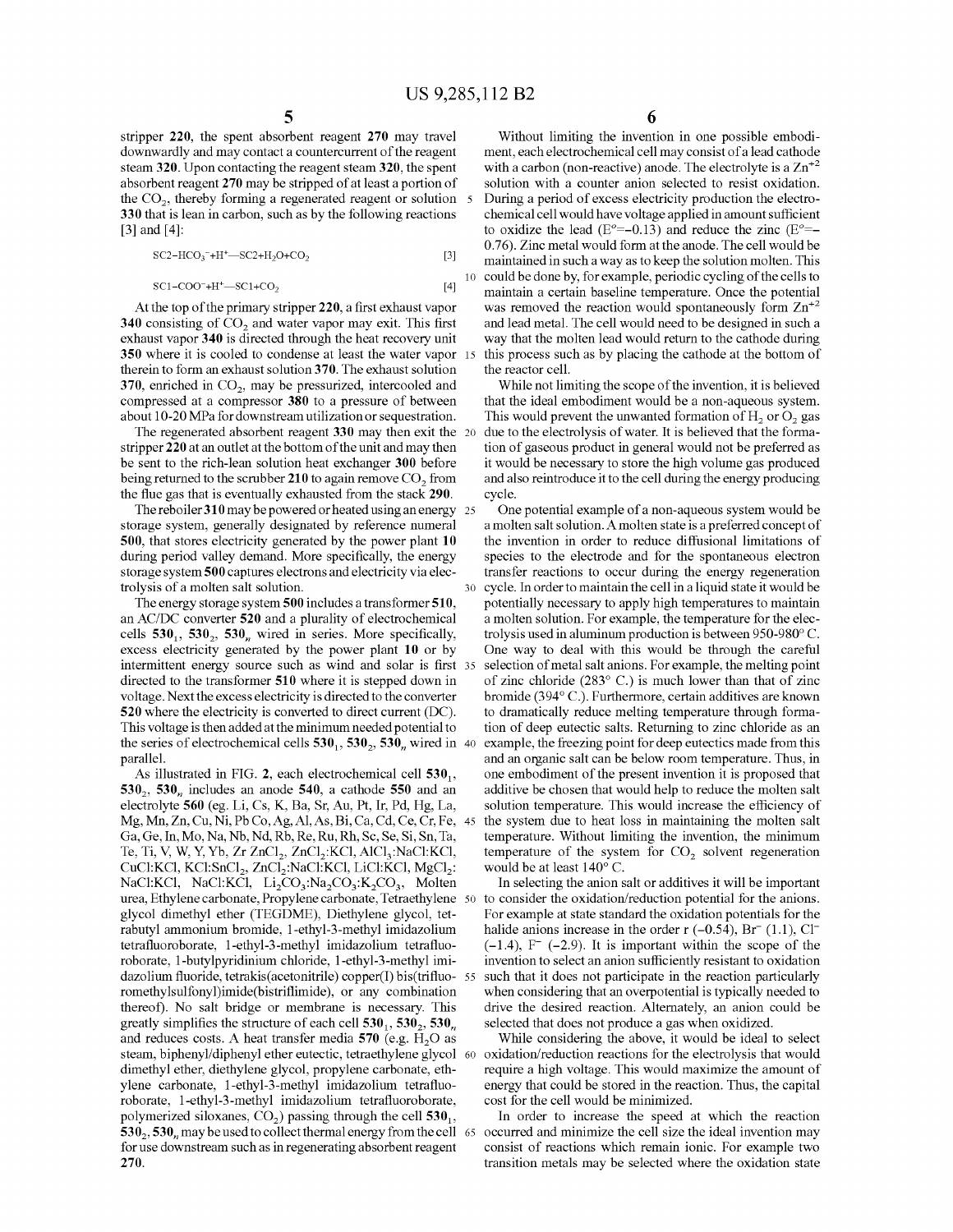change is between  $+2$  to  $+4$  or  $+1$  to  $+2$ . This would allow a single phase solution to be present which would reduce the diffusion limitations for the cell when two distinct phases were present (i.e. if a molten metal phase and ionic phase were not miscible).

There are several benefits to the process over existing energy storage methods. First, the system envisioned is simple with no complicated membrane or separator between the electrodes as might be required in a battery. Second, the potential exists for high energy density since energy is stored 10 through a large volume of the cell and, furthermore, there is no diluent aqueous phase allowing high concentrations of reactant. Third, the invention will change the public perception introducing a new method for electricity storage that releases thermal energy (heat) rather than electrons.

Advantageously this apparatus and method reduce energy demand for carbon capture from peak and baseload time in power plant operation. Maintaining the baseload operation during the valley time will significantly increase the electricity generation efficiency which results primarily in energy 20 (fossil fuel) savings and less  $CO<sub>2</sub>$  emissions for the same amount of electricity production.

#### EXPERIMENTAL EXAMPLES

#### Operating Principle

The heat-generating cell (HGC) operates via oxidationreduction (redox) chemistry of two dissimilar metals transferring between fully reduced (metallic) states and ionic states. Taking the first prototype cell employing zinc and lead metals as an example, each is transferred between its metallic state and +2 oxidation state according to the following reactions:

$$
Zn^{2+}+2e^{-} \rightleftharpoons Zn^{0}E_{red}^{\circ} = -0.76V
$$

 $Pb^{2+}+2e^ \rightleftharpoons$   $Pb^0E_{red}$ <sup>o</sup>  $=$  -0.13V

where  $E_{red}^{\circ}$  is the standard reduction potential (versus the conducting electrolyte supports the passing of charge (via ion migration) and solubilizes the dissolving metal ions during operation. For the Zn-Pb cell, the electrolyte is a eutectic molten salt comprised of ZnCl<sub>2</sub>:KCl in a 1:1 molar ratio with melting point,  $T_m$  = 230° C. [2] held at a working 45 temperature of 330° C.

There are two phases of cell operation: (i) charge and (ii) discharge. The charging step occurs when excess electrical energy is available from the power plant 10-i.e. during valley demand—to be injected into the energy storage system 50 **500** (FIG. **1).** The transformer **510** andAC/DC converter **520**  are designed to deliver direct current at a specified potential to the cell during charging. When the cell is charged, it contains stored potential energy which may be released on-demand (discharge) when the reboiler **310** in the post-combustion 55 processing system **50** requires heat for solvent regeneration, e.g. during peak demand.

Depending on cell design, a third heat-generating reaction phase may exist. HGCs may be constructed with or without a separator, depending on redox chemistry. In a cell with no 60 separator, such as Zn-Pb, when Pb ions enter the solvent they may diffuse to the anode at which point a galvanic displacement reaction happens where Pb ions spontaneously exchange electrons with metallic Zn yielding reversible heat (described below). Depolarization of this type of cell is 65 avoided by operation at temperatures above the melting point ofPb. In this case, reduced Pb is in the liquid phase and flows

off the anode and back to the molten pool of Pb (cathode). A separator (porous membrane or glass frit) may be used in the cell, in which case galvanic displacement will not occur. Mechanisms of Heat Generation

Irreversible Heat

The mechanisms of heat generation in HGCs allow for the continual supply of solvent-regenerating thermal energy from the energy storage system **500,** independent of consumer electricity demand. Specifically, there are two sources ofheat which may be generated by these cells: (i) irreversible heat and (ii) reversible heat.

Irreversible heat is generated whenever current flows through the cell, i.e. during both charging and discharging steps. By nature, it is a physical process independent of the thermodynamic properties of the reagents. Also known as Joule or ohmic heating, irreversible heat is generated via the interaction of flowing current with the cell media, the source of the cell's internal resistance. Irreversible heat,  $Q_i$ , is proportional to resistance and the square of current

#### $Q_i \propto I^2 R$

It must be limited, however, to a certain degree in order to avoid thermal degradation of the cell. It is difficult to select materials to preferentially maximize irreversible heat in an 25 HGC; the ultimate energy output is contingent upon the chemistry and reversible heat of the cell, discussed in the following section. Nevertheless, some considerations may aid in the selection of active materials: larger ions or more viscous electrolytes should increase ohmic resistance; electrode materials selected with moderate electrical conductivities e.g. Mo, W, or Ta should increase heat output; and a solid-state resistor can be used as the external circuit load which is appropriately positioned in order to contribute to the overall HGC heat. However, a careful balance among all 35 variables will be necessary to ensure uniform heating of the HGC; if the cell's internal resistance is too high, current will fail to flow around the electronic circuit. Reversible Heat

Reversible heat is generated by the chemical reactions standard hydrogen electrode) of the half cell. An ionically  $\phi_0$  occurring in the cell. The overall chemical equation during charging and its thermodynamically reversible potential for one instance of the invention are:

$$
Zn^{2+} + Pb^0 \rightleftharpoons Zn^0 + Pb^{2+} E_{--}e^- = 0.63
$$
 V

The magnitude of the  $E_{cell}^{\circ}$  value is directly proportional to heat available from the chemical reactions occurring in the cell since

$$
E_{cell}^o = -\frac{\Delta G^o}{nF}
$$

where n the number of electrons transferred per mole of metal ion (n=2 in the present case), F is Faraday's constant (96485 C mol<sup>-1</sup>), and  $\Delta G^{\circ}$  (in J mol<sup>-1</sup>) is the standard Gibbs free energy. The latter value is derived from

#### $\Delta G = \Delta H - T \Delta S$

where the enthalpy,  $\Delta H$  in J mol<sup>-1</sup>, and entropy,  $\Delta S$  in J mol<sup>-1</sup>  $K^{-1}$ , are thermodynamic values intrinsic to chemical species and they identify the amount of energy in the form of heat released or absorbed during a particular reaction. A decrease in the enthalpy of a reaction (negative  $\Delta H$ ) represents an exothermic process whereby heat is released. A decrease in entropy of a reaction (negative  $\Delta S$ ) represents a release of heat to the environment which, in fact, is desirable in the current cell. Therefore, by consulting tabulated thermodynamic data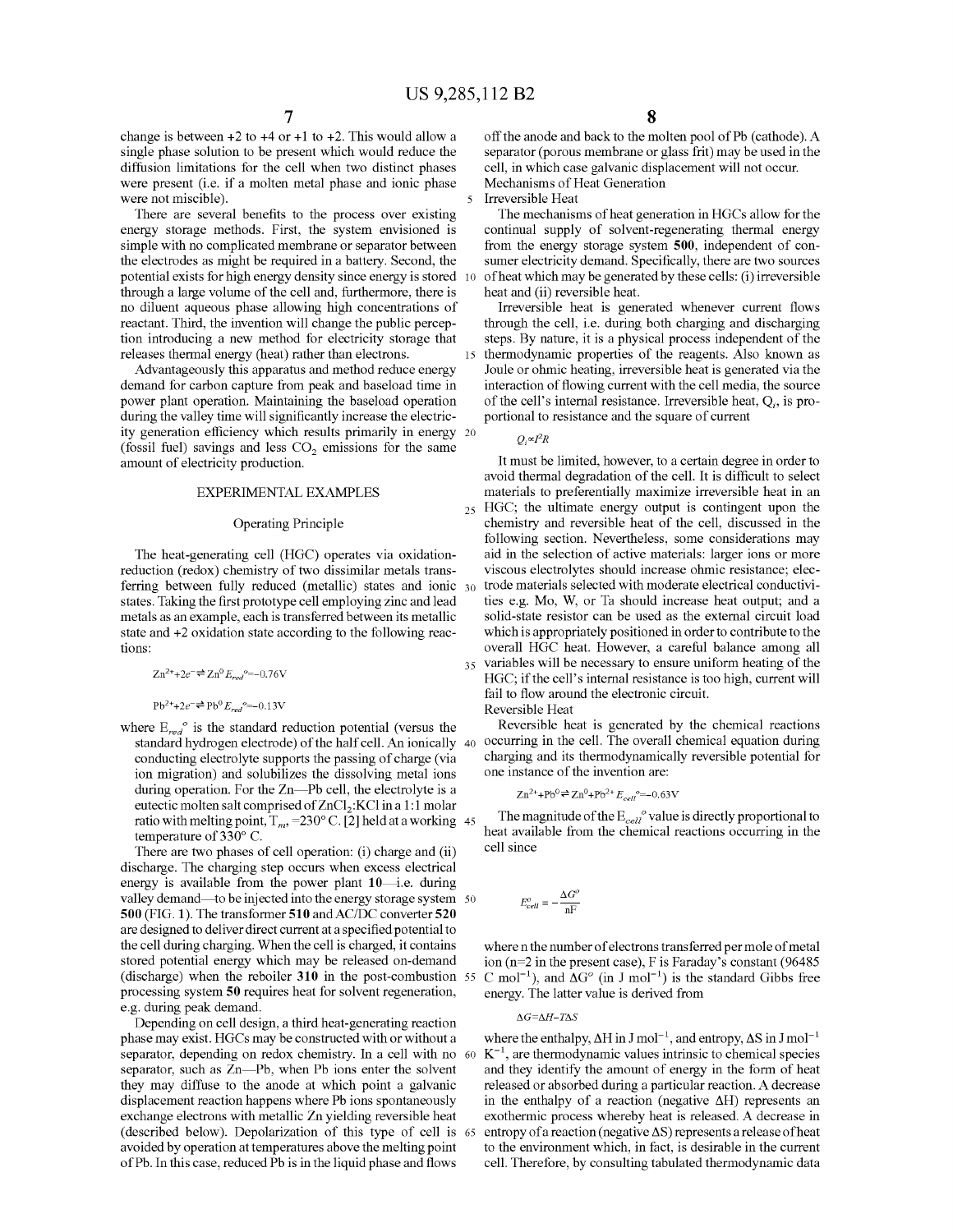of various chemical species, two half-cell reactions can be selected to maximize reaction heat output in the cell: the selected overall cell reaction for the discharge step should have both large and negative  $\Delta H$  and  $\Delta S$  values. Referring to reactions for the Zn-Pb system above, it can be seen that the optimal combination of enthalpy and entropy values for heat generation are reflected as more negative  $\Delta G$  values, and therefore more positive  $E_{cell}^{\circ}$  values.

FIG.  $3$  presents candidate elements for the active elec-  $_{10}$ trodes in HGCs. These half-cells represent the reduction of metal ions (in a commonly encountered oxidation state) to the fully reduced, metallic state, e.g. a phase transition from solubilized ions to solid is involved. The desolvation of a metal ion and its incorporation into a crystal lattice may also 15 be associated with a transfer of heat. When selecting HGC redox couples, the thermodynamic data from FIG. **3** should be considered along with the abundance/cost, safety, and kinetics of electron transfer for each element or compound involved; radioactive elements and excessively rare or expensive elements have been intentionally omitted. Furthermore, the list is by no means exhaustive. There are innumerable other candidates for half-cell reactions such as metal oxide reduction, liquid phase ion-ion reduction e.g. potassium ferro/ferricyanide, solid-solid reduction e.g. in lead acid batteries, and intercalation chemistries involving only one active species, e.g. in Li-ion batteries.

Optimal candidate electrode materials include of any combination of 2 or more of Li, Cs, K, Ba, Sr, Au, Pt, Ir, Pd, Hg, 30 La, Mg, Mn, Zn, Cu, Ni, Pb, and/or Co. In another possible embodiment the electrode materials are selected from any combination of 2 or more of Ag, Al, As, Bi, Ca, Cd, Ce, Cr, Fe, Ga, Ge, In, Mo, Na, Nb, Nd, Rb, Re, Ru, Rh, Sc, Se, Si, Sn, Ta, Tc, Ti, V, W, Y, Yb, and/or Zr.

In an HGC, anode—the electron source during discharge—should be selected with an  $E_{cell}^{\circ}$  value more negative than the cathode—the electrode receiving electrons from the external circuit during discharge-so as to maximize heat output. This ensures that the discharge reaction phase is ther- <sup>40</sup> modynamically favorable (negative  $\Delta G$ ) and will proceed spontaneously, giving off heat. Specialized solvents are necessary for HGC and should have the following features: compatibility with selected redox couple, i.e. larger electrochemical window than heat-generating redox chemistry, thermal stability in operating range, and should be non-corrosive and stable for long-term operation. Table 1 demonstrates viable solvents which are available for the current invention in the application of carbon capture solvent regeneration based on application of carbon capture solvent regeneration based on  $50$ 

TABLE 1

|                                                                               | Solvents for HGC. |                 |                      |                                        |  |
|-------------------------------------------------------------------------------|-------------------|-----------------|----------------------|----------------------------------------|--|
| Chemical/eutectic/solvent                                                     | molar<br>ratio    | $T_m$<br>(° C.) | T,<br>$(^{\circ}C.)$ | electrochemical<br>window $(\Delta V)$ |  |
| AlCl <sub>3</sub> :NaCl:KCl                                                   | 66:20:14          | 73              |                      | 2.8                                    |  |
| CuCl:KCl                                                                      | 66:34             | 150             |                      | TBD                                    |  |
| KCl:SnCl <sub>2</sub>                                                         | 52:48             | 176             |                      | TBD                                    |  |
| ZnCl <sub>2</sub> :KCl                                                        | 50:50             | 240             |                      | 1.6                                    |  |
| ZnCl <sub>2</sub> :NaCl:KCl                                                   | 60:20:20          | 203             |                      | TBD                                    |  |
| LiCI:KCI                                                                      | 58:42             | 352             |                      | TBD                                    |  |
| MgCl <sub>2</sub> :NaCl:KCl                                                   | 50:30:20          | 396             |                      | <b>TBD</b>                             |  |
| NaCl:KCl                                                                      | 50:50             | 657             |                      | TBD                                    |  |
| $Li2CO3$ : Na <sub>2</sub> CO <sub>3</sub> : K <sub>2</sub> CO <sub>3</sub> : | 32:33:35          | 397             |                      | TBD                                    |  |
| Molten urea                                                                   |                   | 135             |                      | TBD                                    |  |
| Ethylene carbonate                                                            |                   | 35              | 260                  | $-4$                                   |  |

**10**  TABLE 1-continued

| Solvents for HGC.                                                      |                |                          |                |                                                        |  |  |  |
|------------------------------------------------------------------------|----------------|--------------------------|----------------|--------------------------------------------------------|--|--|--|
| Chemical/eutectic/solvent                                              | molar<br>ratio | $T_m$<br>$(^{\circ}$ C.) | T <sub>b</sub> | electrochemical<br>$(^{\circ}$ C.) window $(\Delta V)$ |  |  |  |
| Propylene carbonate<br>Tetraethylene glycol<br>dimethyl ether (TEGDME) |                | $-50$<br>$-30$           | 242<br>275     | ~4<br>TBD                                              |  |  |  |
| Diethylene glycol                                                      |                | $-10$                    | 245            | TRD                                                    |  |  |  |

The electrolyte material used in the electrochemical cell could be, but not limited to, any combination of material in Table 1.<br>Carbon Capture-Specific Considerations

HGCs will need to raise the temperature of steam to around 140° C. in order to regenerate carbon capture solvents. Considering the necessarily indirect nature of the heat transfer steps involved (conduction to steam in contact with the cell), it is estimated that HGCs will need to achieve internal temperatures of around 200° C. This, along with the likelihood that selected  $E_{\text{cell}}^{\circ}$  values will be greater than 1.23 V, the electrochemical window for water stability, precludes the use of aqueous solvents. The solvents and electrolytes are thus 25 limited to ionic liquids (e.g. molten salts) and high-boiling point organic solvents.

Experimental Data

Two functioning bench-scale prototypes have demonstrated the heat-generating capability of the electrochemical cells described herein.

#### Example 1

$$
2n-Pb—Cell
$$

Materials

Zn metal, Pb metal,  $ZnCl<sub>2</sub>$ , and KCl were obtained from Sigma-Aldrich and used as-received. Due to the high working temperature of this cell, an aluminum block (approx.  $20\times10\times$ 10 em) was machined with a well in the center to house the cell vessel (a cylindrical glass vial approx. 20 mm diameter and 50 mm tall). When inserted into the block, the top of the vial was flush with the block's surface and the gap between the vial's sidewalls and the block was  $\leq 2$  mm. The block was positioned directly on a ceramic hotplate turned to its maximum temperature (hotplate reading 520° C.) in order to achieve a molten salt temperature around 330° C. A thermostat was not used so that the hotplate did not readjust its temperature to account for heat generated by the HGC. The thermal fluctuation of the molten salt, stabilized by the AI block, was confirmed to  $\leq \pm 1^{\circ}$  C. by an Omega HH85 thermometer employing a K-type thermocouple.

To prepare the 1:1 molar molten salt eutectic, appropriate 55 masses of KCl and  $ZnCl<sub>2</sub>$  powders were mixed in a glove box with air and water content <0.1 ppm due to the deliquescence of  $ZnCl<sub>2</sub>$ . The salts were fused to 330 $^{\circ}$  C. in the vial described above under ambient atmosphere.

The anode consisted of a Zn foil  $(30\times10\times1$  mm) suspended 60 in the molten salt while the anode was lead metal (in a molten state at these temperatures) at the base of the vial where the exposed surface area was roughly equivalent to that of the anode. A graphite rod  $(50\times10\times2 \text{ mm})$  was positioned vertically in the cell to make electrical contact to the molten Pb. 65 Electrochemical Characterization

A CH Instruments 604B potentiostat was used to control charge and discharge potentials and for investigating electro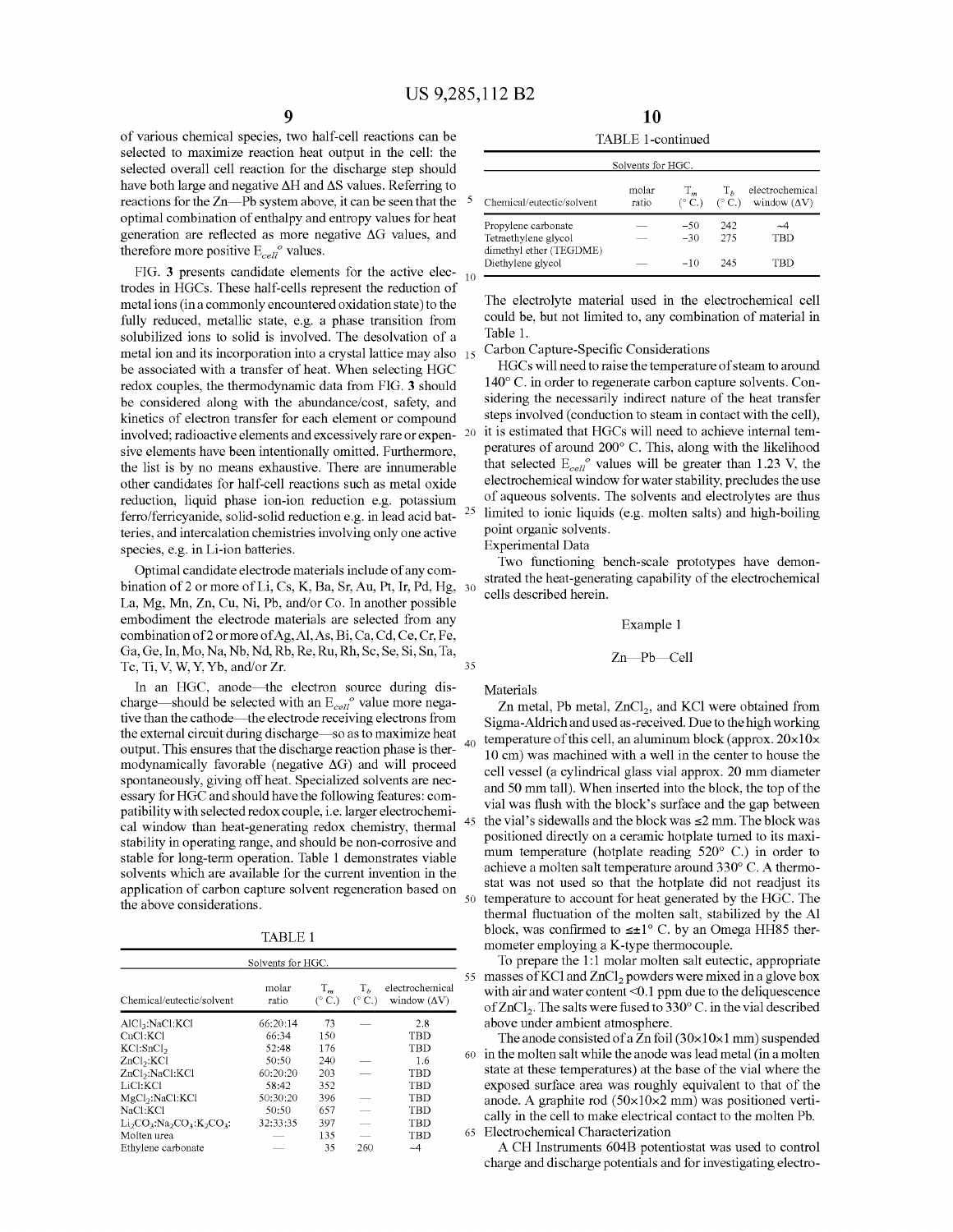chemical windows using Bulk Electrolysis with Coulometry and Cyclic Voltammetry (CV) techniques, respectively. Data

Zn-Pb Heat Output

The cell was charged via a two-electrode setup with Zn as 5 working electrode and Pb as counter and reference electrodes. A constant potential of  $-0.8$  V was applied to the cell while monitoring over one hour to charge the cell by dissolving  $Pb^{2+}$  ions into solution and depositing metallic Zn onto the Zn foil (FIG. 4*a*). The current and temperature data, monitored during charge, are shown in FIG. 5a. Discharge was subsequently performed at  $0.0$  V as shown in FIG. 5*b*. Analysis

The selected charging potential is somewhat arbitrary and  $_{15}$ different potentials or constant current may be used instead in the energy storage system **500.** The -0.8 V used here gave currents easily measured by the instrumentation. Discharge was performed by "applying" a potential of 0.0 V across the cell which allows it to deliver currents only limited by the  $_{20}$ cell's internal resistance, thereby ostensibly maximizing heat generation.

Heat increases ( $\Delta T$ ) of 2° C. and 5° C. (secondary axes in FIG. **5)** were associated with the charge and discharge steps, respectively. This experimentally confirms the behavior  $_{25}$ expected from the heat-generating mechanisms detailed above: the charging phase yields irreversible heat which is slightly cooled by the endothermic/non-spontaneous chemical reactions being driven by excess electricity in the power plant, and is thus lower in magnitude than the heat generated  $_{30}$ during discharge where irreversible and reversible heats are combined.

A calculation of the representative heat output can then be performed using

 $Q = C_p m \Delta T$ 

where Q is the heat generated by the cell  $(J)$ ,  $C_p$  is the heat capacity (J kg<sup>-1</sup> K<sup>-1</sup>), m is the mass and  $\Delta T$  is the difference between initial and final temperature (K) [3].

For this cell the specific energy was determined to be 2.2 40 Wh  $kg^{-1}$  for the discharge phase. The heat capacity of molten  $ZnCl<sub>2</sub>: KCl$  heat capacity was assumed to be similar to that of a molten salt from the literature (1550 J  $\rm kg^{-1}$  K  $^{-1}$  for 60-wt.  $\%$ NaNO<sub>3</sub> and 40-wt. %  $KNO<sub>3</sub>$ ). Also, we have only considered the mass of electrolyte for this calculation, as the project 45 target specified  $(75 \text{ Wh kg}^{-1})$  is based on that mass. Heat generated (Q in J) is converted to Wh and normalized by electrolyte mass for the output calculation. While quantitative heat measurements are usually obtained via calorimetry, the above method of solvent temperature monitoring should pro- <sup>50</sup> vide an early diagnostic test for the HGC's heat-generating viability.

Aside from providing an active species  $(Zn^{2+})$  for heatgenerating redox chemistry, the  $ZnCl_2$ : KCI eutectic salt is a potentially viable "solvent" and supporting electrolyte for 55 other combinations of redox couples (see FIG. **3)** and this is confirmed by CV demonstrating its wide electrochemical window (-1.8 V) in FIG. **6.** 

#### Example 2 60

#### AI Electrodeposition Cell

trodeposition and stripping of AI, is described below. This system offers a lower working temperature and demonstrates a larger heat output.

Materials and Experimental Setup

Al foil, AlCl<sub>3</sub>, NaCl and KCl were obtained from Sigma-Aldrich and used as-received. Appropriate masses of  $AICI<sub>3</sub>$ , NaCl, and KCl for the molten salt eutectic AlCl<sub>3</sub>:NaCl:KCl at 50:36:14 molar proportions  $(T_m = 73^\circ \text{ C.})$  [5] were fused in a beaker at 160° C. (a typical working temperature) under nitrogen until a homogeneous liquid resulted. The thermal fluctuation of the molten salt, stabilized by an oil bath, was confirmed to  $\leq \pm 1^{\circ}$  C. A three-electrode setup consisted of a graphite rod (50x10x2 mm) working electrode and AI foils  $(30\times10\times0.5 \text{ mm})$  as reference and counter electrodes. Data and Analysis

Cyclic voltammetry (CV) was first investigated in the AI cell to determine the electrochemical window of the eutectic for its potential application as an electrolyte for HGCs. The OCV of this cellliedatabout 1 VandFIG. **7** demonstrates that bulk AI electrodeposition occurs below -0.5 V vs AI. This indicates that an overpotential (either kinetic or ohmic or a combination thereof) of about -0.5 V exists in order to electrodeposit AI. It is this potential that can be exploited to generate heat in the current configuration since both half-cells are Al/Al<sup>3+</sup> couples (theoretical  $E_{cell}$ =0V). The electrochemical window of this electrolyte showed a  $\Delta V$  of about 2.2 V.

The charging step (deposition of AI onto graphite) was performed for 1 h at -0.8 V, a potential well negative of initiation of bulk deposition, and the associated temperature and current data are presented in FIG. **8** (a). Temperature rise correlated well with deposition current, as expected, with a  $\Delta T$  of 11° C. This value is significantly larger than that observed for the Zn-Pb system which is additionally operated at much higher temperatures. The subsequent discharge data (FIG.  $\mathbf{8}$  (b)) display a smaller  $\Delta T$  than expected based on the charging step but system optimization is currently under- $35$  way.

#### Example 3

#### La-Based Cell

The abundance of La (higher ppm by weight than Li in the earth's crust) and its large negative  $E_{red}$  render it an attractive material for HGCs. Furthermore, the large size of the  $La^{3+}$  ion could add to irreversible ohmic heat. La's large and negative half-cell potential ( $E_{red}$ =-2.38 V) suits it ideally for HGC anodes when coupled with a less negative and inexpensive cathode metal such as Pb or Zn

 $2La^{0}+3Zn^{2+} \rightleftharpoons 3Zn^{0}+2La^{3+}E_{red}^{\hspace{1.5mm}o}=1.62V$ 

 $2La^{0}+3Pb^{2}$   $\rightleftharpoons$   $3Pb^{0}+2La^{3+}E_{red}^{\circ }=2.26V$ 

And many other half-cells are suitable with La, as seen in FIG. **3** above. La metal is air-sensitive but starting with a fully discharged cell (e.g.  $LaCl<sub>3</sub>$  dissolved in the solvent with metallic Zn or Pb cathode), allows for easier handling of materials and HGC functionality commences after cell charging, where the deposited La metal is protected by the molten salt or organic electrolyte.

The La-based bench-scale cell utilizes a high surface area reticulated vitreous carbon electrode which serves as the substrate for La deposition. The high surface area electrode allows for more current to be produced and thus yields higher A second embodiment of the invention, based on the elec- temperatures, mainly from reversible heat. Thus, the temperature of steam can be raised more efficiently as it passes over the cell vessel en route to regenerating carbon capture solvents.